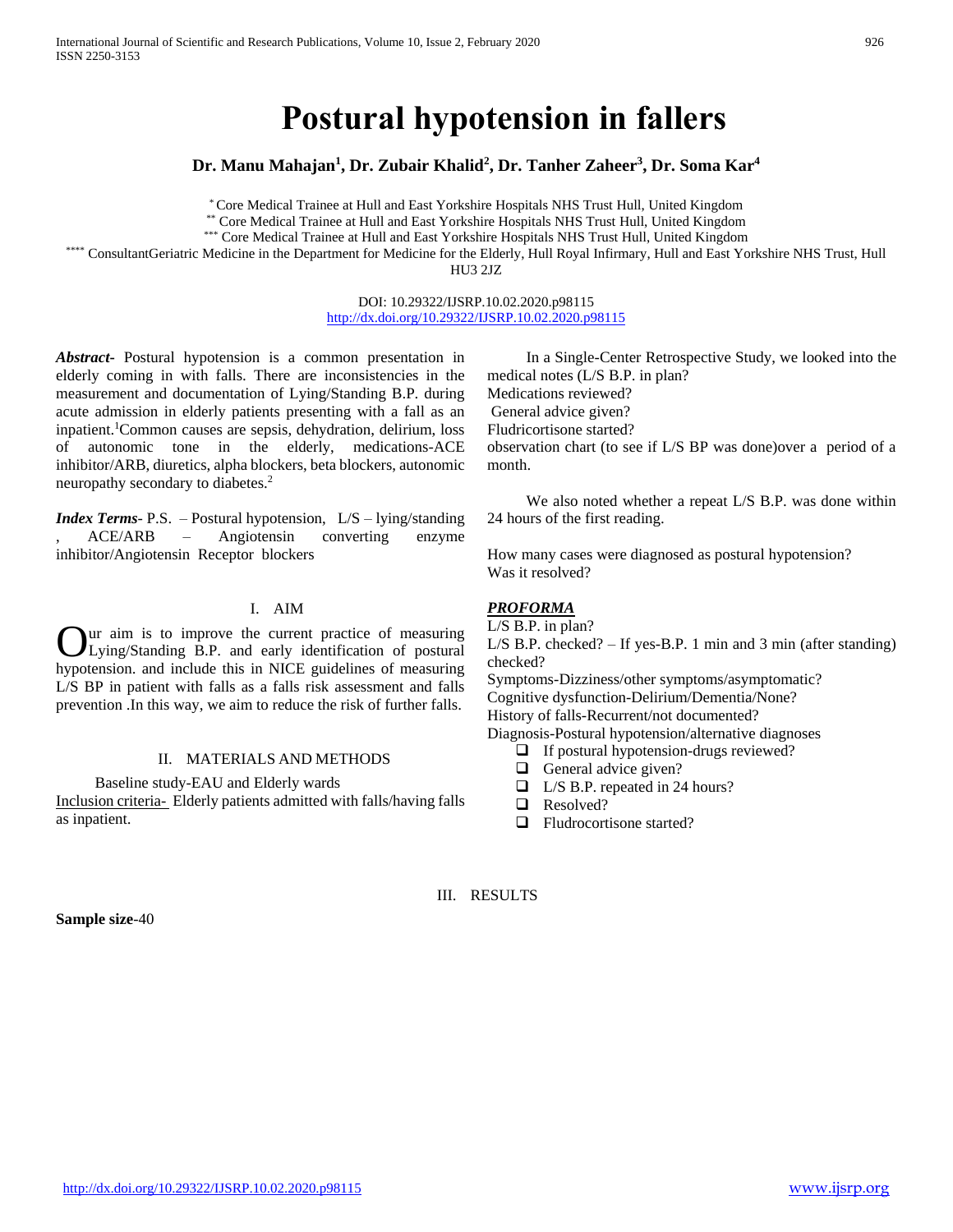

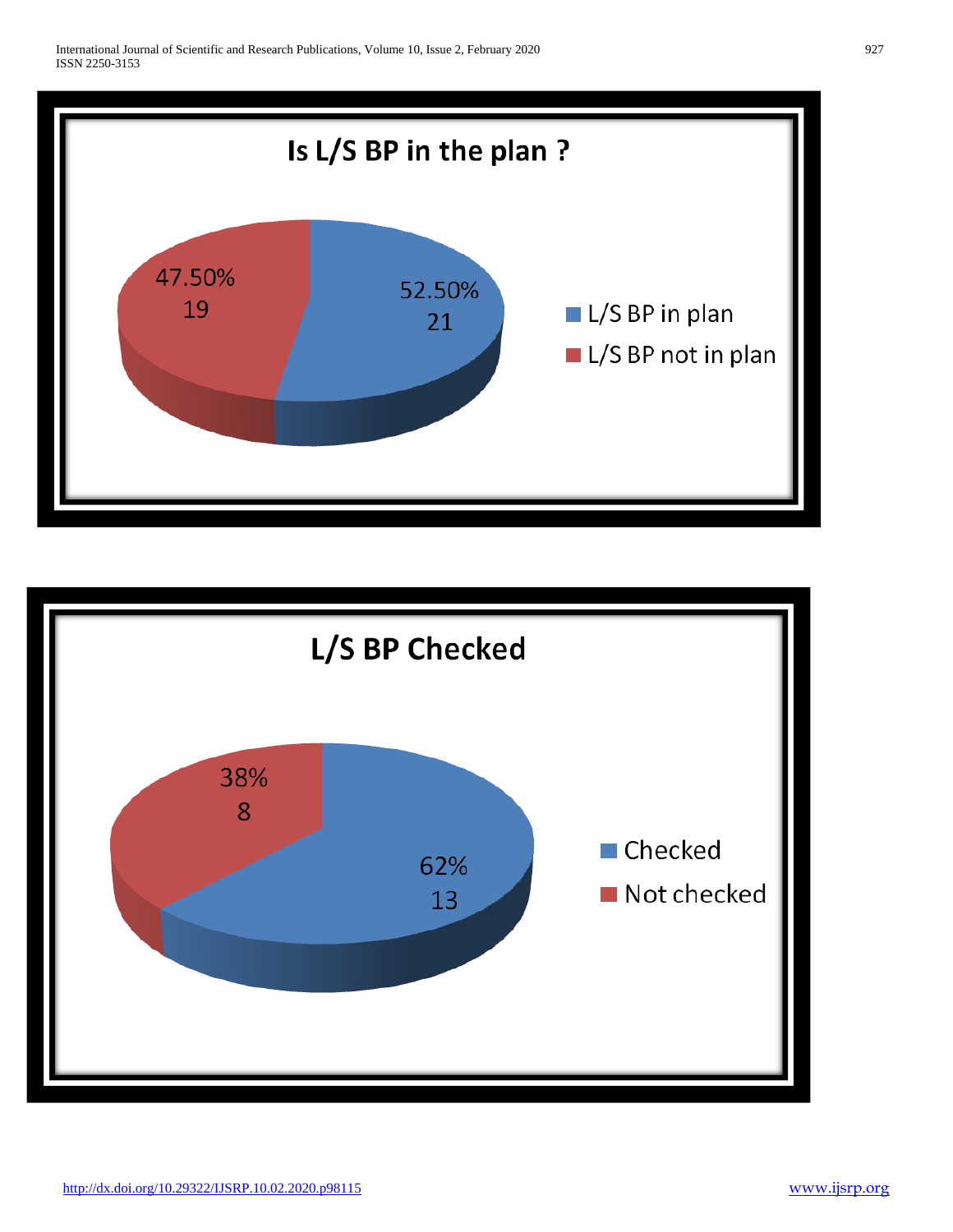

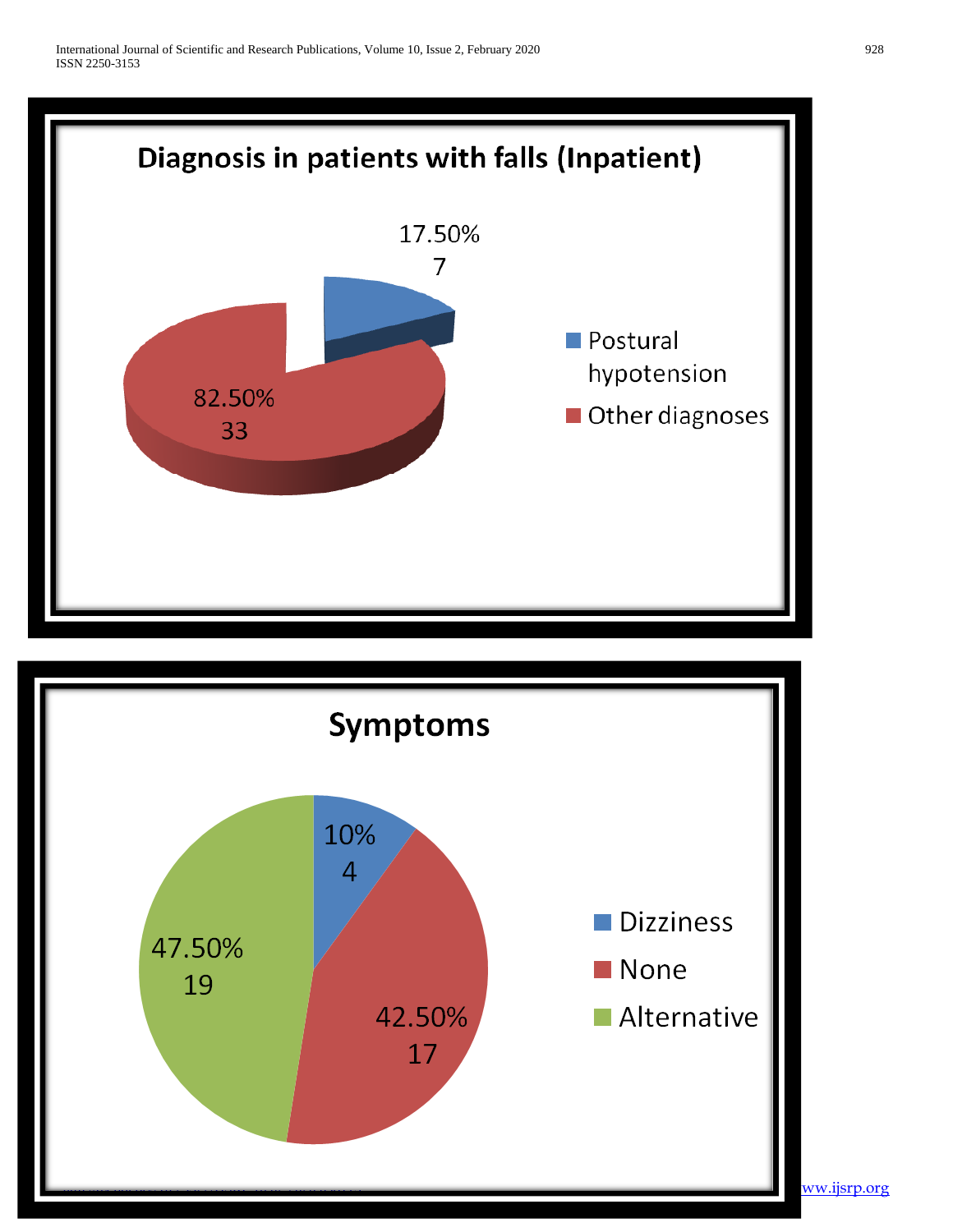

*1.Introduce a sticker on the observation chart-Reminder to do L/S B.P.*

*2.Educate the medical and nursing staff about how improving this rather straightforward and simple practice can help reduce falls in the community and in hospitals*

*3. In future-Make a Trust Information Leaflet for postural hypotension which will be a leaflet for patients' information regarding postural hypotension*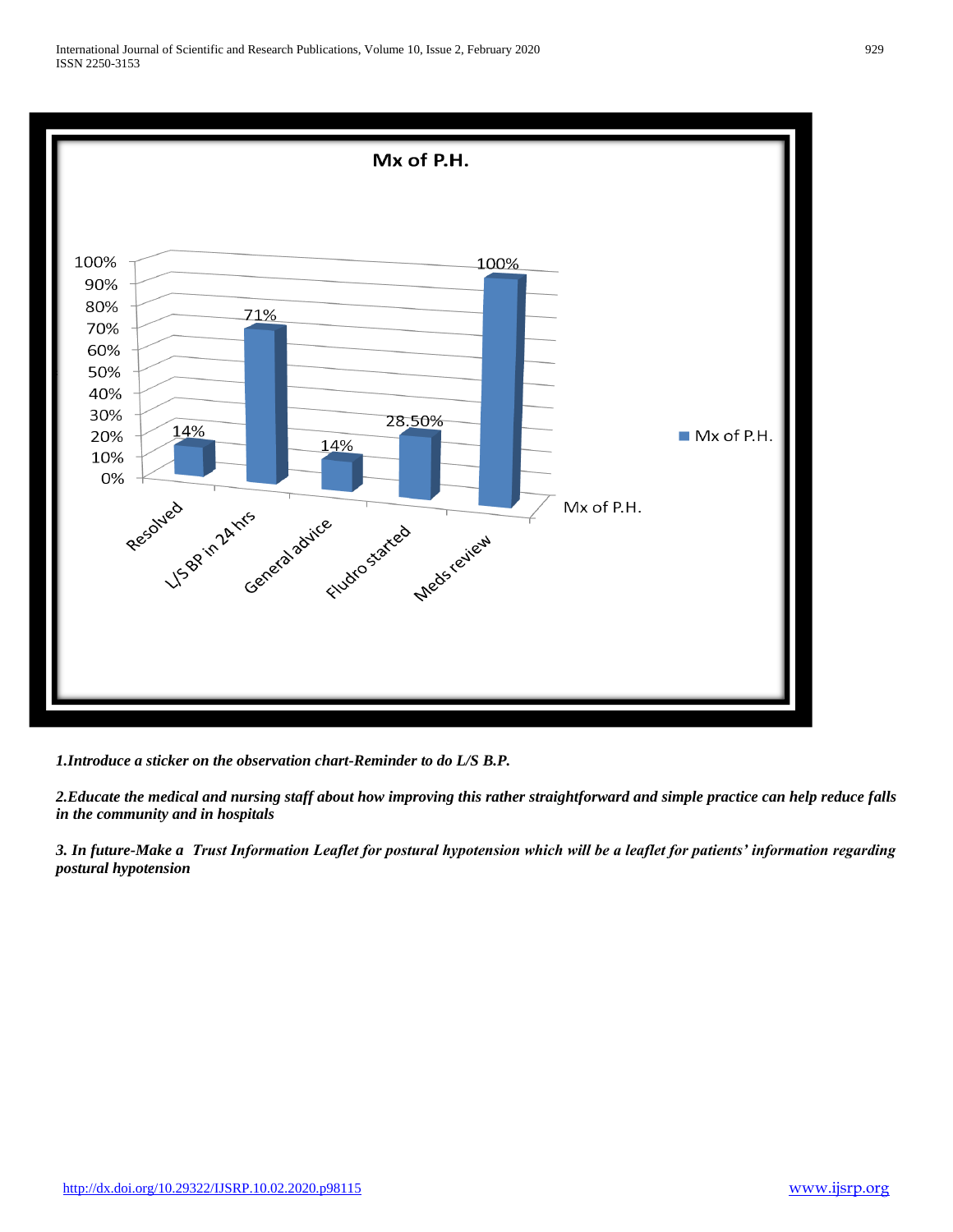

# IV. RESULTS

 Postural hypotension made up 17.5% of the diagnosis among inpatient elderly fallers in the

study. However, we may have missed the diagnosis in few cases because L/S BP was missed in

the plan of nearly half (47.5%) of the patients.

- 38% of patients who had it in their plan, did not have it checked.
- $\geq$  42.5% patients with falls were asymptomatic, only 10% fallers presented with dizziness, all of

those had postural hypotension. So this may not always present with typical symptoms of

dizziness; may be asymptomatic.

 $\triangleright$  A total of 65% patients had cognitive impairment; either dementia, delirium or delirium on

dementia. Cognitive impairment in itself increases the risk of falls greatly, if coupled with

postural drop, can be even more risky.

> Total patients diagnosed as postural hypotension in our study- 7 (17.5% cases)

# V. OUT OF THESE

 $\triangleright$  Drug review was taken in 100% of cases in our study in diagnosed Postural hypotension, anti hypertensives (ACEi/ARB/beta blocker/alpha blocker/diuretic) were generally stopped or

reduced.

- $\triangleright$  General advice given in only 1 case
- $\triangleright$  L/S BP was repeated in 5 cases However, none mentioned the time of 1 & 3 min
- Fludrocortisone started in 2 cases
- Postural hypotension was documented to be resolved only in 1 case

# VI. DISCUSSION

**Frequent Fall** is the main reason for the disability in the older people. Postural hypotension commonly increases the risk of falls, especially in hospitalized older patients.During low blood pressure the patient can complaint of weakness, dizziness and fainting resulting into a risk of fall leading to injury to the patoient.Drugs that causes postural hypotension are phenpthiazines, monoamine oxidase inhibitors,tricyclic antidepressants and other antipsychotic drugs. Cardiovascular drugs that causes orthostatic hypotension are beta blockers ACE inhibitors, alpha blockers ,antiandinal and antiarrhythmics.Narcotics, however have not been found for the increased risk of fall as was considered in the past.<sup>9</sup>

Hypotension in adults is referred to blood pressure of 90/60 mm Hg or lower .Orthostatic hypotension is a form of low blood pressure where systolic pressure falls more than 20 mm Hg,